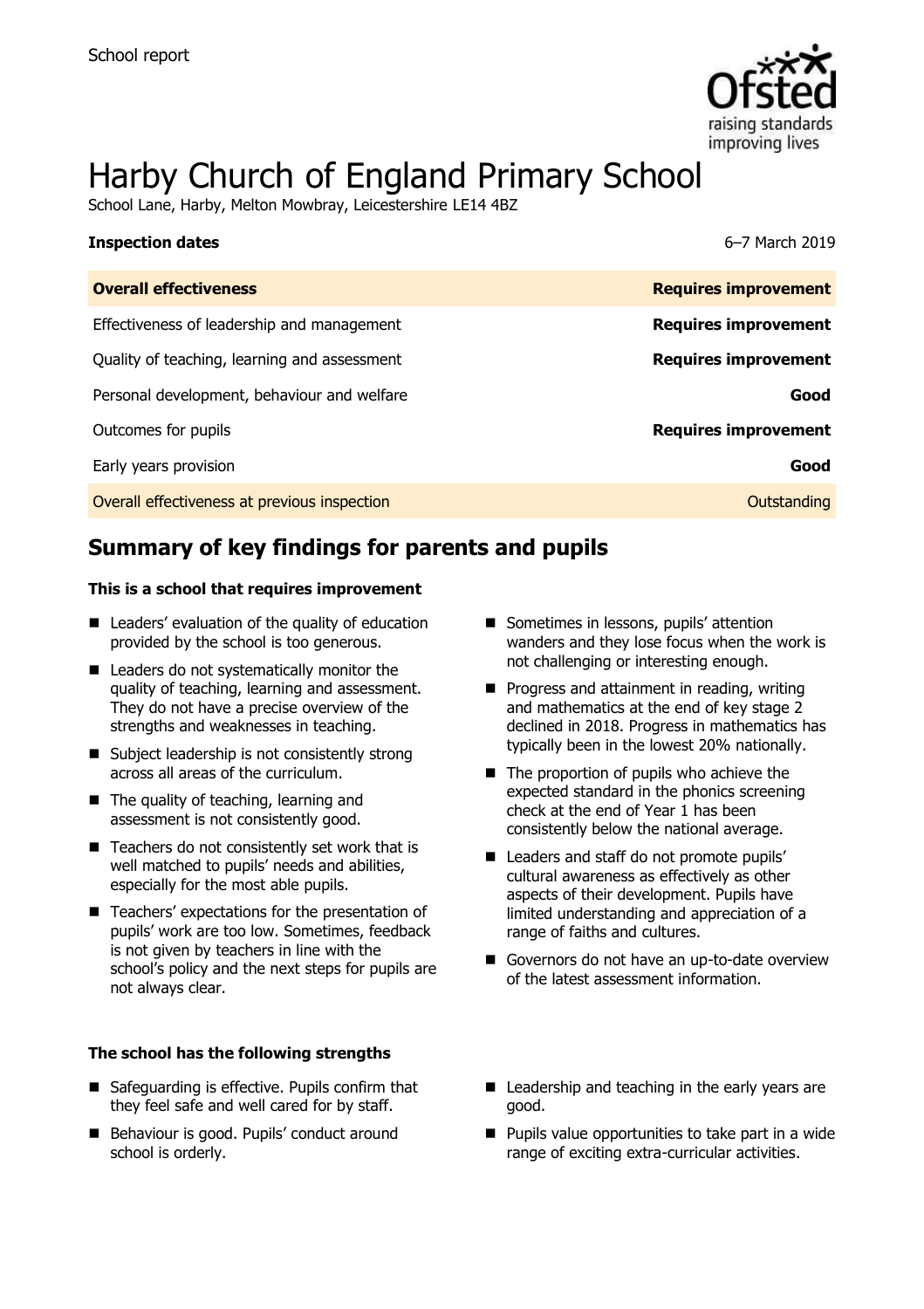

# **Full report**

# **What does the school need to do to improve further?**

- Improve the quality of leadership and management and secure sustained improvement by ensuring that leaders:
	- use the outcomes of rigorous monitoring checks to ensure that the quality of teaching, learning and assessment is consistently good throughout the school
	- establish consistently strong subject leadership across all areas of the curriculum
	- provide regular assessment information to governors so that they have an accurate overview of current pupils' attainment and progress
	- provide opportunities for pupils to learn about a range of faiths and cultures.
- Eliminate the inconsistencies in the quality of teaching, learning and assessment by ensuring that:
	- teachers' expectations for the presentation of pupils' work are consistently high throughout the school
	- teachers give feedback to pupils which is consistently in line with the school's policy so that pupils understand how to improve their work
	- teachers set work that is consistently well matched to pupils' abilities, especially for the most able pupils.
- Improve pupils' rates of progress and attainment at the expected standard in reading, writing and mathematics in key stages 1 and 2 to be at least in line with the national averages.
- Increase the proportion of pupils who achieve the expected standard in the phonics screening check at the end of Year 1 to be at least in line with the national average.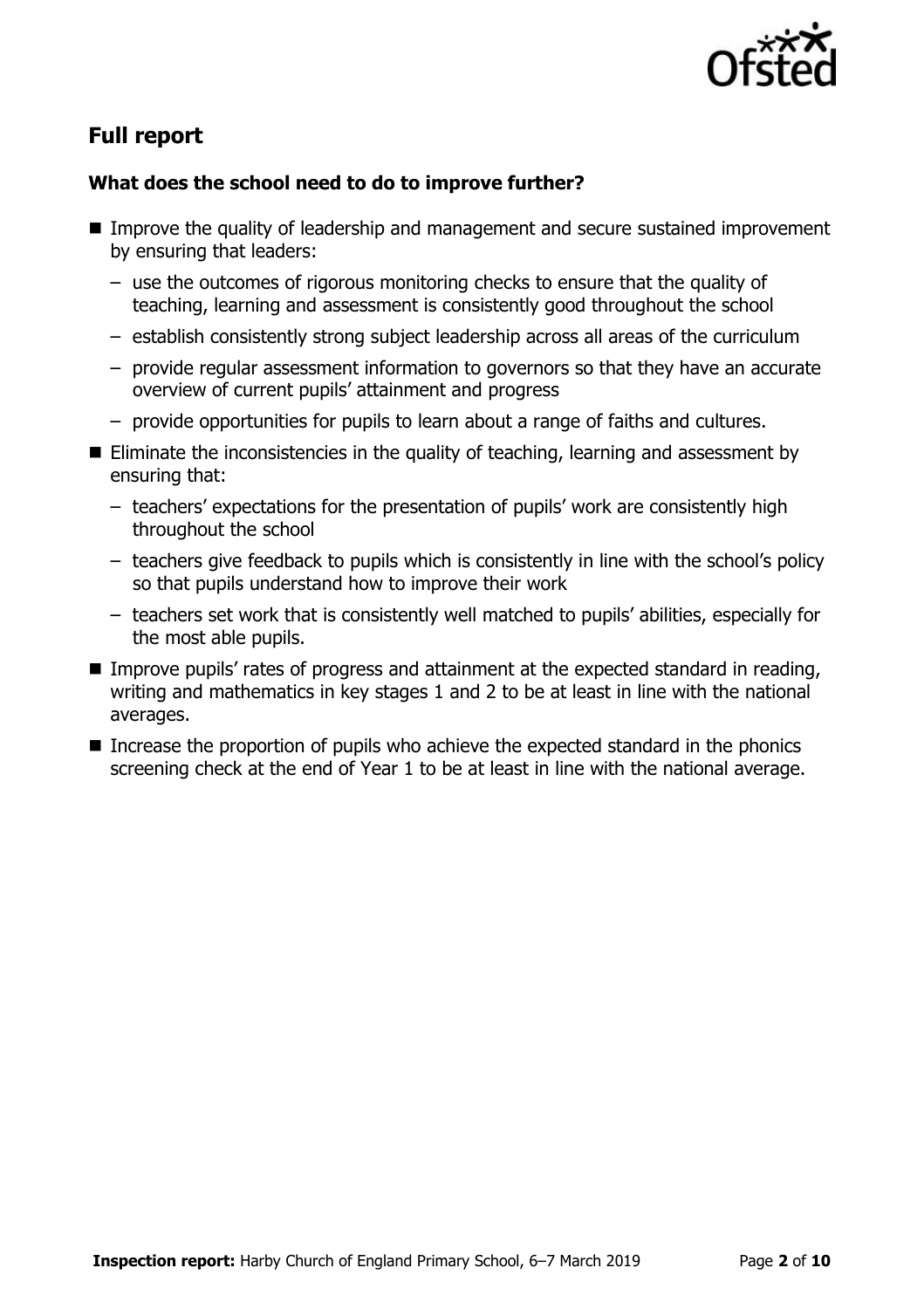

# **Inspection judgements**

# **Effectiveness of leadership and management Requires improvement**

- Since the last inspection, the school has undergone a period of decline. Significant changes in staffing, leadership and governance resulted in a period of instability. This had a negative impact on the quality of teaching and on standards.
- Leaders do not carry out systematic checks on the quality of teaching, learning and assessment. They have not used the findings from their monitoring to ensure that the quality of teaching is consistently good in all year groups.
- Leaders have not made sure that teachers consistently apply the school's policies. For example, sometimes teachers do not use the marking and feedback policy accurately to address pupils' misconceptions and to ensure that pupils understand what they must do to improve their work.
- Middle leadership is not consistently strong. Where subject leaders carry out checks on the quality of teaching in their subject and review pupils' progress, they have an accurate and up-to-date overview of provision. This is not the case in all aspects of the curriculum. In some cases, curriculum plans are outdated and have not been reviewed for several years to establish whether they are relevant to current pupils.
- Leaders and staff do not promote pupils' cultural understanding and awareness as effectively as they do other aspects of pupils' development. Evidence from current workbooks, from discussions with pupils and from displays around school shows that pupils' learning about a range of faiths and cultures is limited.
- The coordinator for the provision for pupils with special educational needs and/or disabilities (SEND) is effective. She makes sure that pupils' needs are quickly and accurately identified and that appropriate support is provided. The coordinator arranges for regular staff training in relation to SEND so that staff are familiar with requirements. As a result, pupils with SEND make good progress from their starting points.
- The proportion of pupils eligible for support through the pupil premium funding is much smaller than average. Leaders make sure that the funding is used effectively to support those pupils' learning and welfare needs.
- **Pupils'** spiritual, moral and social development is successfully promoted through the curriculum. This includes making sure that pupils are well prepared for life in modern Britain through an understanding of fundamental British values. Leaders and staff provide a wide range of activities to enhance and enrich the curriculum. Pupils spoke enthusiastically about opportunities such as the school council, the 'eco warriors' and the debating club.
- Leaders ensure that the additional funding provided through the primary physical education and sport premium is used appropriately. For example, leaders' analysis shows that there has been an increase in pupils' levels of physical activity over the past three years. This has been achieved through the provision of good-quality activities such as 'Little Springers' for key stage 1, and other sports, such as football and gymnastics, for key stage 2.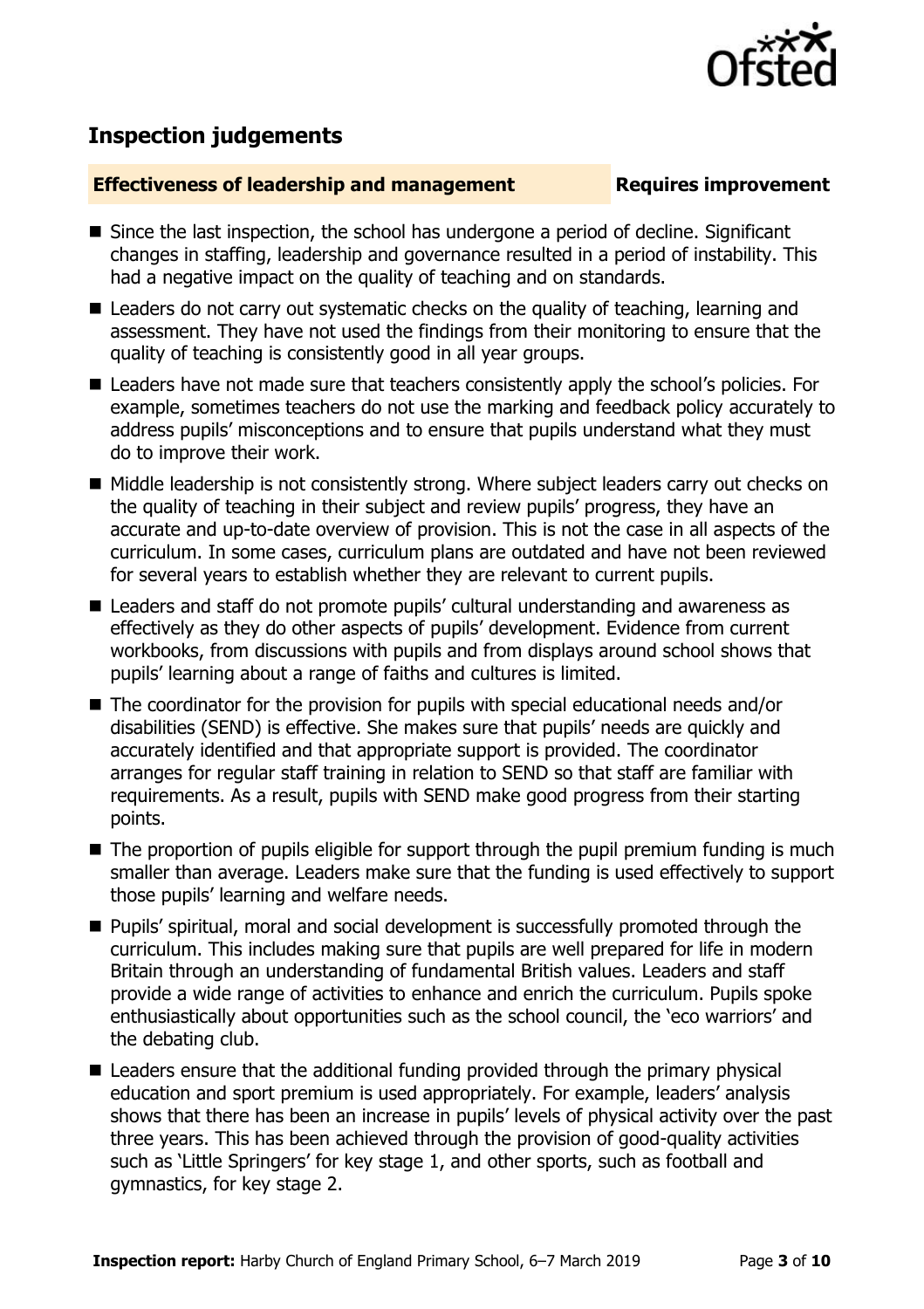

# **Governance of the school**

- There have been significant changes in governance in recent years. In order to ensure that they were fulfilling their duties effectively, governors requested an external review in 2017. Records show that governors acted promptly on the small number of recommendations from this review and most actions are now complete. There is still some residual work to do to make sure that the information on the school's website is fully up to date.
- Evidence from minutes of meetings and from discussion with a group of governors shows that they ask challenging questions of leaders. However, governors have not yet requested or received an overview of the school's latest assessment information this academic year. Consequently, they do not have an accurate overview of how well pupils are currently doing.
- Governors fulfil their statutory duties in regard to safeguarding. They have made sure that their training is up to date, and the chair of governors regularly checks the school's procedures.

# **Safeguarding**

- The arrangements for safeguarding are effective.
- There is a strong culture of care for pupil's safety and welfare, upheld by all staff at the school. Pupils stressed that they feel safe because there are trusted adults who will listen if they have any concerns. Pupils receive regular teaching, both in lessons and assemblies, about how to stay safe.
- Leaders have ensured that all pre-employment checks are in place, in line with statutory requirements.
- Records show that there is a strong system in place for identifying and managing any welfare concerns that may arise. Leaders and staff know the pupils, and their needs, very well. Liaison with parents and carers and referrals to outside agencies, when necessary, ensure that children thrive and are safe at school.

### **Quality of teaching, learning and assessment Requires improvement**

- The quality of teaching, learning and assessment is not consistently strong across the school.
- Sometimes in lessons, teachers do not set work that is well matched to pupils' abilities. This means that the work is sometimes too easy for the most able pupils, and their attention wanders. At other times, pupils finish the work quickly and are not given opportunities to deepen their knowledge or to apply their skills across a range of subjects.
- Evidence from workbooks shows that teachers' expectations for the standard of presentation they wish to see are not consistently high. Workbooks also show that teachers do not provide feedback that is consistently in line with the school's policy. As a result, pupils do not receive a clear message about how to improve their work.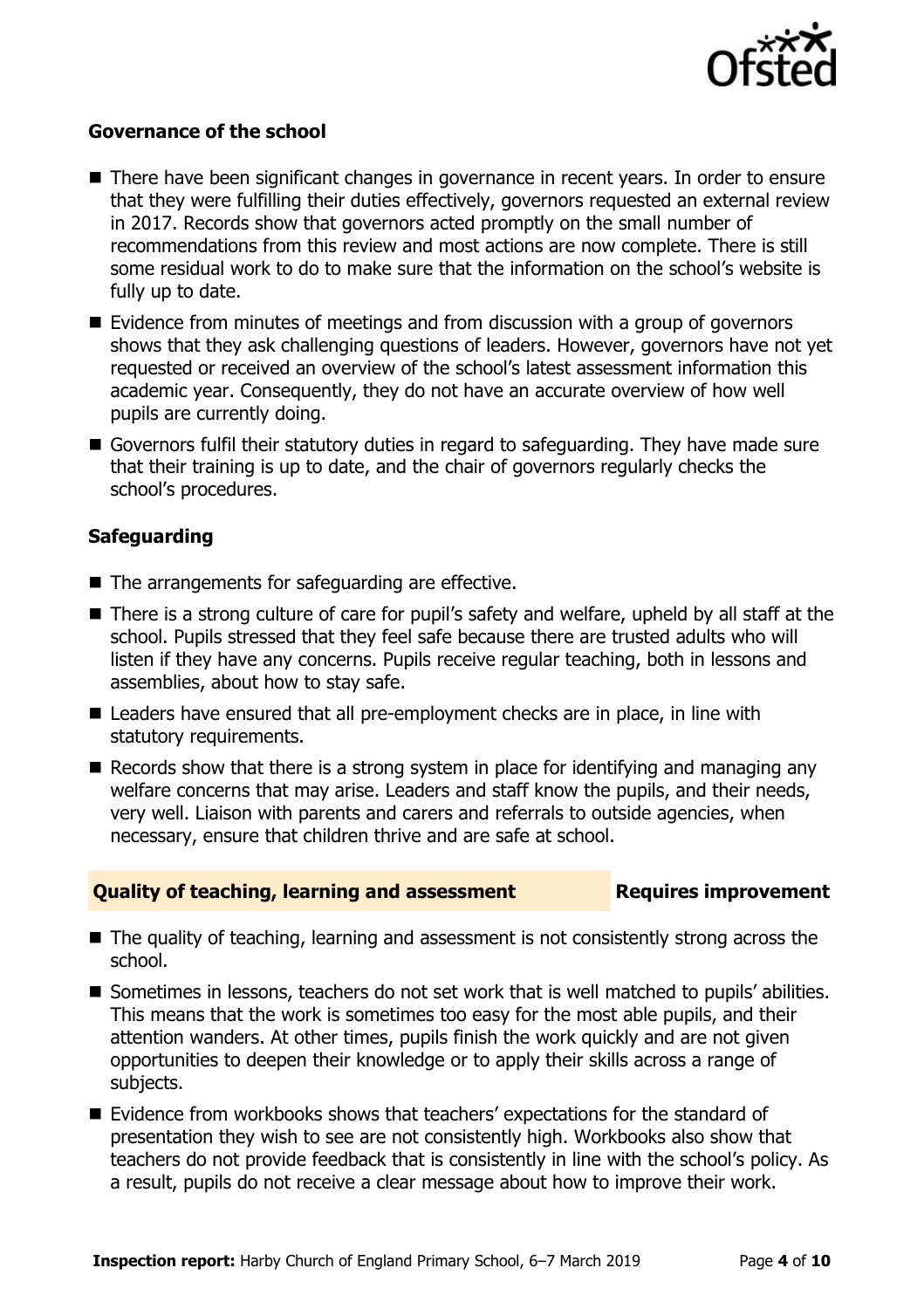

- The teaching of phonics has improved following a recent review. Pupils respond enthusiastically to the teaching, and their progress is regularly assessed. This informs the way that pupils are grouped and taught for phonics. Pupils who read to inspectors used their phonics knowledge successfully to read unknown words.
- $\blacksquare$  The teaching of mathematics is also improving. The mathematics leader has set clear expectations for improvements and there are early signs that this is having an impact on pupils' attainment and progress in mathematics, especially in key stage 2.
- Teachers set clear quidelines for pupils' behaviour in lessons. As a result, cooperation is good, and pupils show positive attitudes to learning.

# **Personal development, behaviour and welfare Good**

# **Personal development and welfare**

- The school's work to promote pupils' personal development and welfare is good.
- **Pupils who spoke with inspectors expressed positive views about the school and the** teaching they receive. They said that they especially appreciate the wide range of extra-curricular activities that are provided for them, for example the debating club and sports activities. They described with enthusiasm the ways in which the school council leads initiatives such as a recent recycling project.
- **Pupils in all classes support each other well, both in their learning and around school.** For example, pupils in the Year 5 and 6 class worked successfully in pairs to edit each other's pieces of writing conscientiously and sensitively. On another occasion, pupils worked in a similar, cheerful way to solve a series of mathematical problems.
- **Pupils stated clearly that they feel safe in school. Pupils and parents alike value the** close-knit family atmosphere that underpins the school's ethos. Pupils and parents value the quality of care provided in the breakfast and after-school clubs.
- As seen in their books, pupils' pride in their work is inconsistent. This is because, in some classes, teachers' expectations are not high enough.

# **Behaviour**

- The behaviour of pupils is good. Throughout the inspection, pupils' conduct around school and their smooth responses to routines were good.
- The layout of the school presents certain challenges, which pupils handle admirably. For example, there is no school hall, which means that pupils and staff need to make daily adjustments for assemblies and lunches. This is achieved with the minimum of fuss and disruption to learning.
- $\blacksquare$  Pupils who spoke with the lead inspector were confident that bullying at the school is rare. They have a mature understanding of what constitutes bullying as a result of the teaching they have received.
- Pupils are aware of the school's behaviour policy and say they have confidence in staff to apply the policy effectively if the behaviour of some pupils occasionally disturbs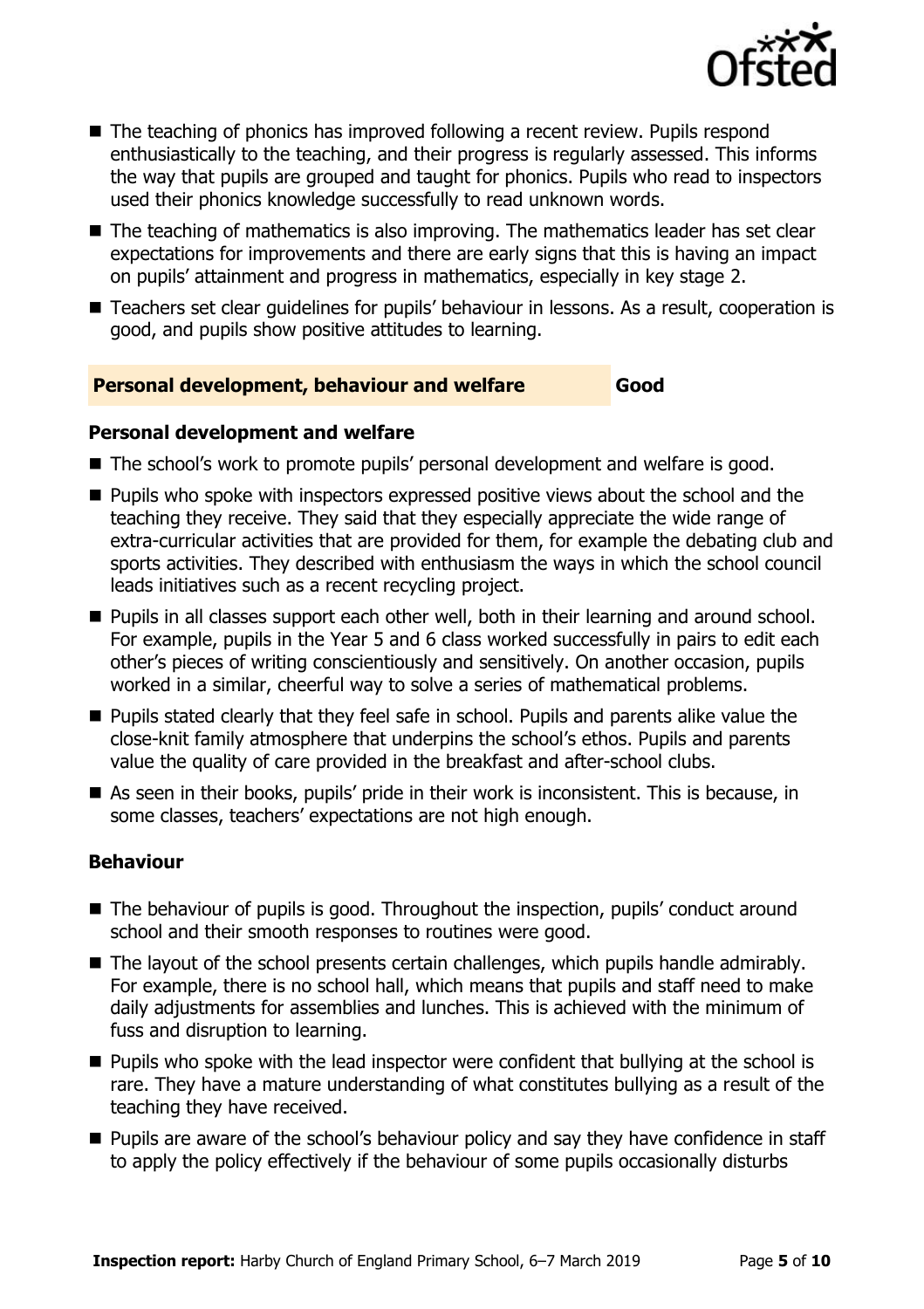

learning. Pupils spoke positively about the introduction of the 'happy lunchtimes' scheme, saying that this has improved the lunchtime experience.

- Records show that any incidents of disruptive behaviour associated with pupils' SEND are managed effectively, in line with regulations.
- Attendance is typically high, and rates of persistent absence are consistently below the national averages.

# **Outcomes for pupils Requires improvement**

- Rates of progress in reading, writing and mathematics at the end of key stage 2 have been in line with the national averages over time. In 2018, progress in reading and mathematics declined. Progress in mathematics has been in the lowest 20% nationally for several years.
- Attainment in reading, writing and mathematics at the end of key stages 1 and 2 at the expected standard has fluctuated. In key stage 2, standards fell below the national averages in 2016 and 2018.
- Standards of attainment at greater depth in writing at the end of key stage 1 were below the national averages in 2017 and 2018.
- $\blacksquare$  The proportion of pupils who achieve the expected standard in the phonics screening check at the end of Year 1 has been below average for four years.
- Standards of attainment at the higher standard at the end of key stage 2 improved to be above the national averages in 2017 and in 2018.
- **Pupils with SEND receive effective support and, as a result, typically make good** progress from their starting points.
- The school's latest assessments show that the progress and attainment of current pupils are improving in reading, writing and mathematics. Pupils in key stage 2 are on track to achieve challenging targets in relation to age-related expectations.

# **Early years provision Good**

- Leadership and teaching in the early years are strong. Warm, supportive relationships enable children to flourish.
- Children enter the early years at a stage in their development that is broadly typical for their age and sometimes above. They make good progress during the Reception Year and are well prepared for Year 1.
- Staff carry out accurate assessments which enable them to plan and adapt activities based on their accurate knowledge of the children. The curriculum is broad, interesting and engaging. Children have regular opportunities to pursue their interests, both inside and outside. For example, during the inspection, children were enthusiastically involved in a range of well-planned activities linked to the theme of dinosaurs.
- Children are increasingly able to work independently, guided and supported by adults when necessary. This includes children who have SEND, who receive appropriate support for their needs. Staff take regular and frequent opportunities to promote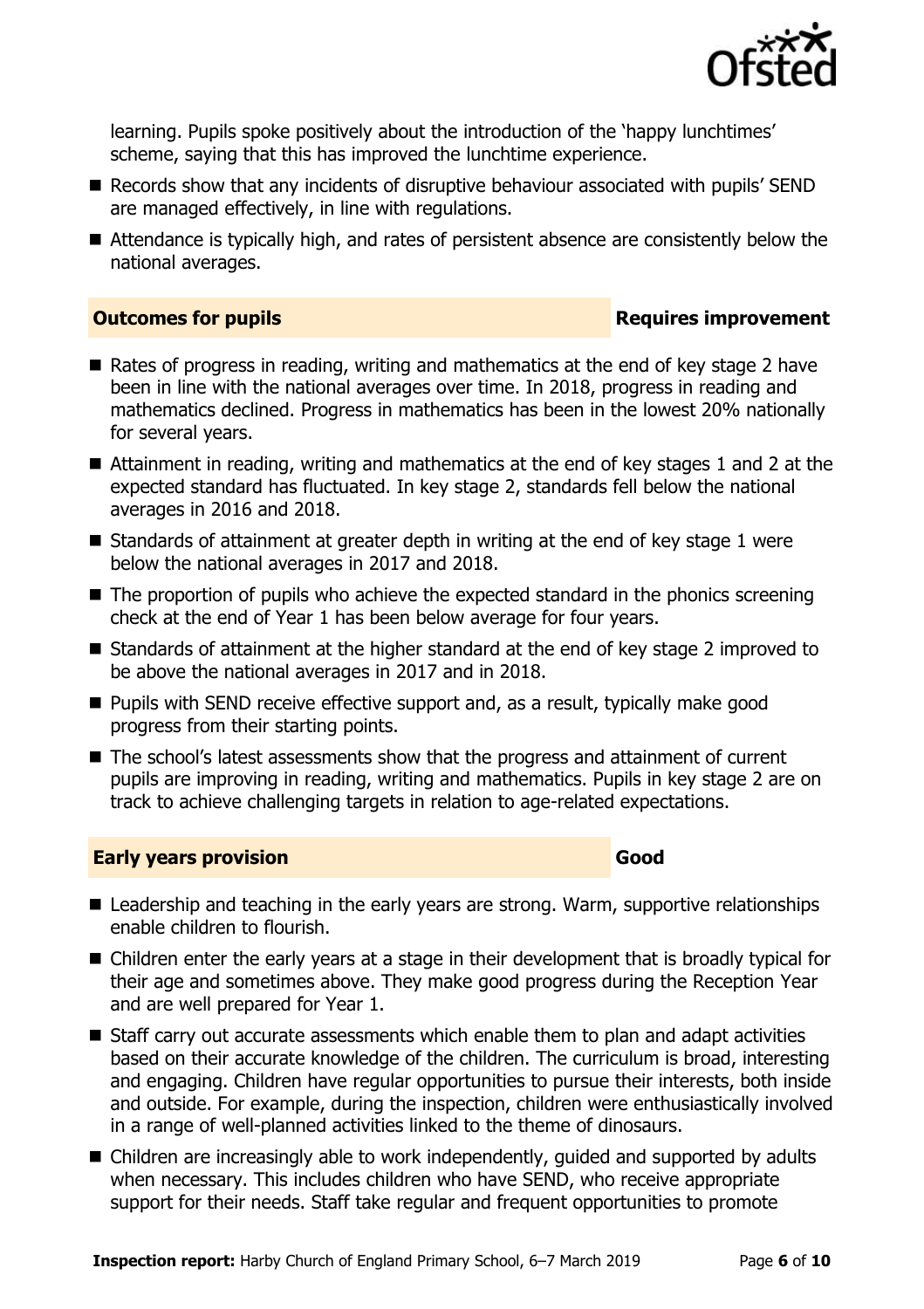

children's spoken and written language development, and their numeracy skills.

- Safeguarding in the early years is effective. As in the main part of the school, staff receive regular training and provide a good level of care for pupils' welfare.
- There are frequent opportunities for parent liaison, both face to face and by contributing to the online assessment tool. Parents speak positively about the teaching their children receive.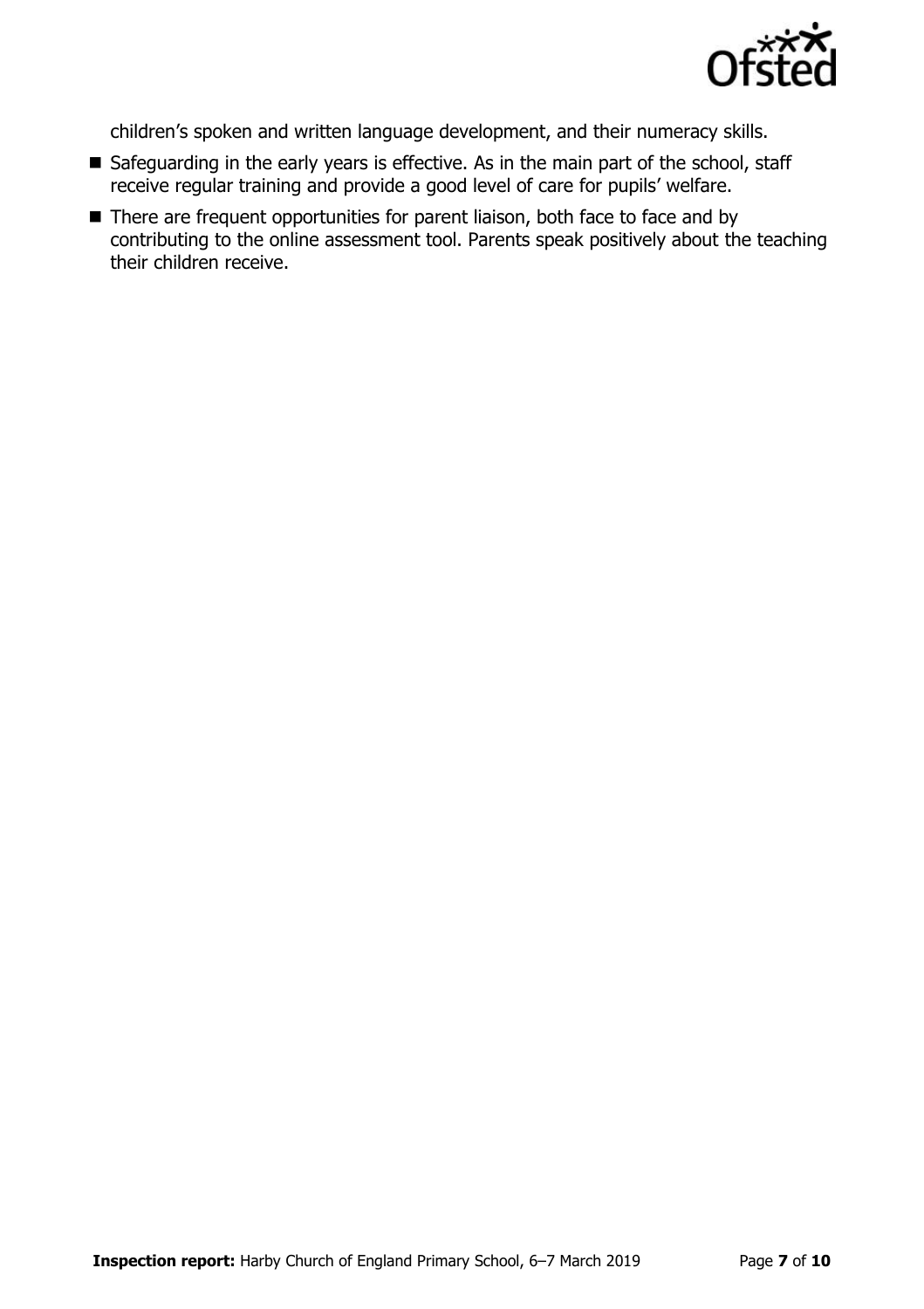

# **School details**

| Unique reference number | 120132         |
|-------------------------|----------------|
| Local authority         | Leicestershire |
| Inspection number       | 10086757       |

This inspection was carried out under section 8 of the Education Act 2005. The inspection was also deemed a section 5 inspection under the same Act.

| Type of school                      | Primary                          |
|-------------------------------------|----------------------------------|
| School category                     | Maintained                       |
| Age range of pupils                 | 4 to 11                          |
| <b>Gender of pupils</b>             | Mixed                            |
| Number of pupils on the school roll | 96                               |
| Appropriate authority               | The governing body               |
| Chair                               | <b>Myles Ponsonby</b>            |
| <b>Headteacher</b>                  | <b>Bridget Bye</b>               |
| Telephone number                    | 01949 860 553                    |
| Website                             | www.harbyprimary.org             |
| Email address                       | office.school@harby.leics.sch.uk |
| Date of previous inspection         | 10-11 February 2010              |

# **Information about this school**

- Harby Church of England Primary School is much smaller than the average-sized primary school.
- The proportion of disadvantaged pupils is well below the national average.
- The proportion of pupils with SEND is below the national average.
- The vast majority of pupils are of White British heritage.
- The proportion of pupils who speak English as an additional language is well below the national average.
- There are four classes in the school. Except for the Reception class, these are mixedage classes.
- The school runs an on-site breakfast club and after-school care.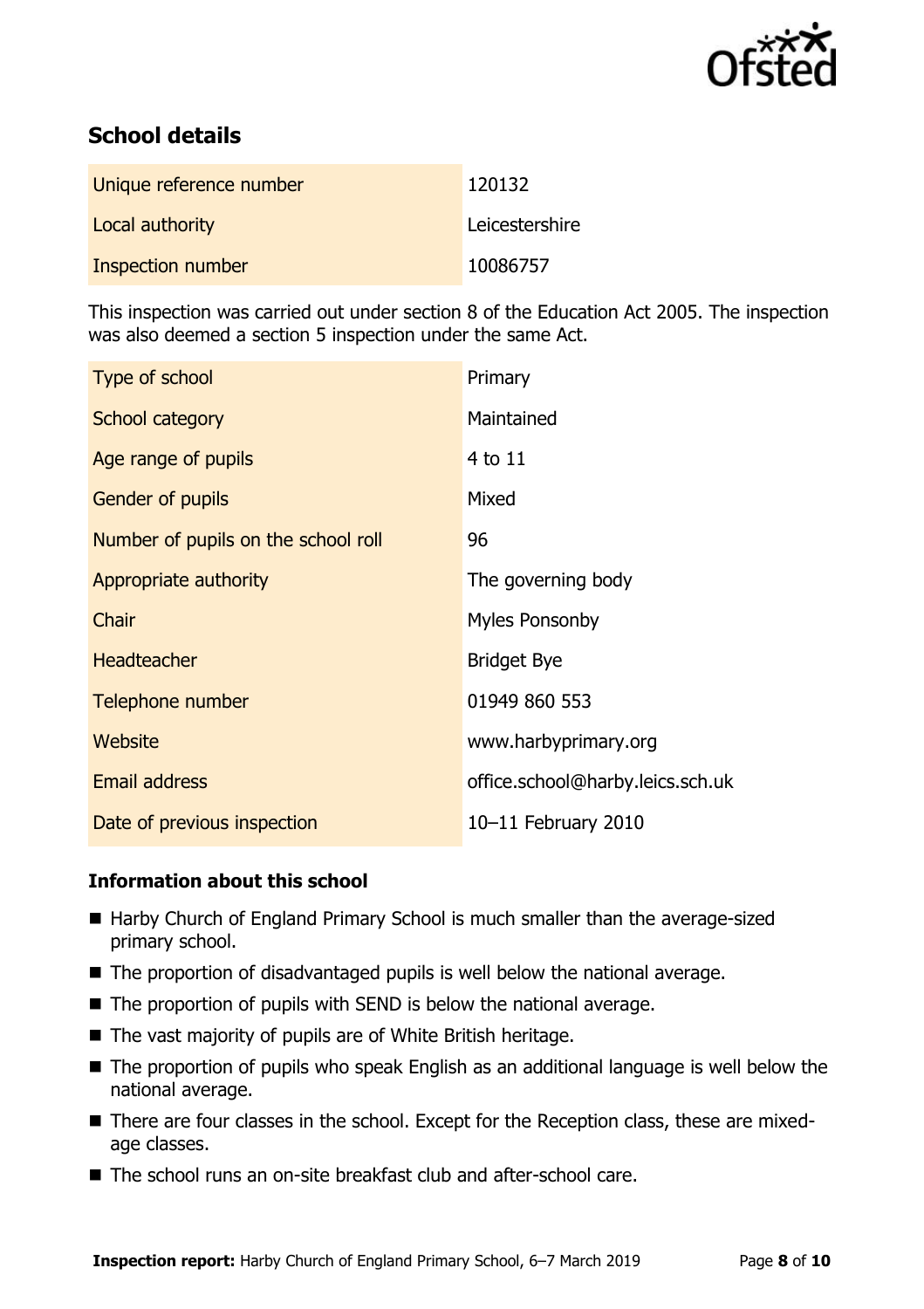

# **Information about this inspection**

- Inspectors observed learning in 10 lessons or parts of lessons, some jointly with the headteacher.
- Inspectors looked at work across a range of pupils' books and considered the school's assessment information on the progress and standards achieved by current pupils.
- Inspectors listened to pupils read and talked with them about their reading.
- Inspectors met with the headteacher and leaders with responsibility for English, the early years, science and pupils with SEND. Inspectors met with leaders responsible for attendance, behaviour, bullying and exclusions, disadvantaged pupils and the sport premium. They also met with other teachers and support staff.
- The lead inspector met with members of the local governing body, including the chair of governors.
- The lead inspector met with a representative of the local authority.
- Inspectors met with parents at the start of the school day.
- Inspectors considered a wide range of documentation, including the school's improvement plan and self-evaluation summary, minutes of meetings of the governing body, the school's current information on pupils' attainment and progress, attendance records, behaviour and exclusion logs, external reports on the work of the school, monitoring and evaluation records, and a range of documents relating to safeguarding.

# **Inspection team**

Christine Watkins, lead inspector **Her Majesty's Inspector Jay Virk Construction Construction Construction Construction Construction Construction Construction Construction**